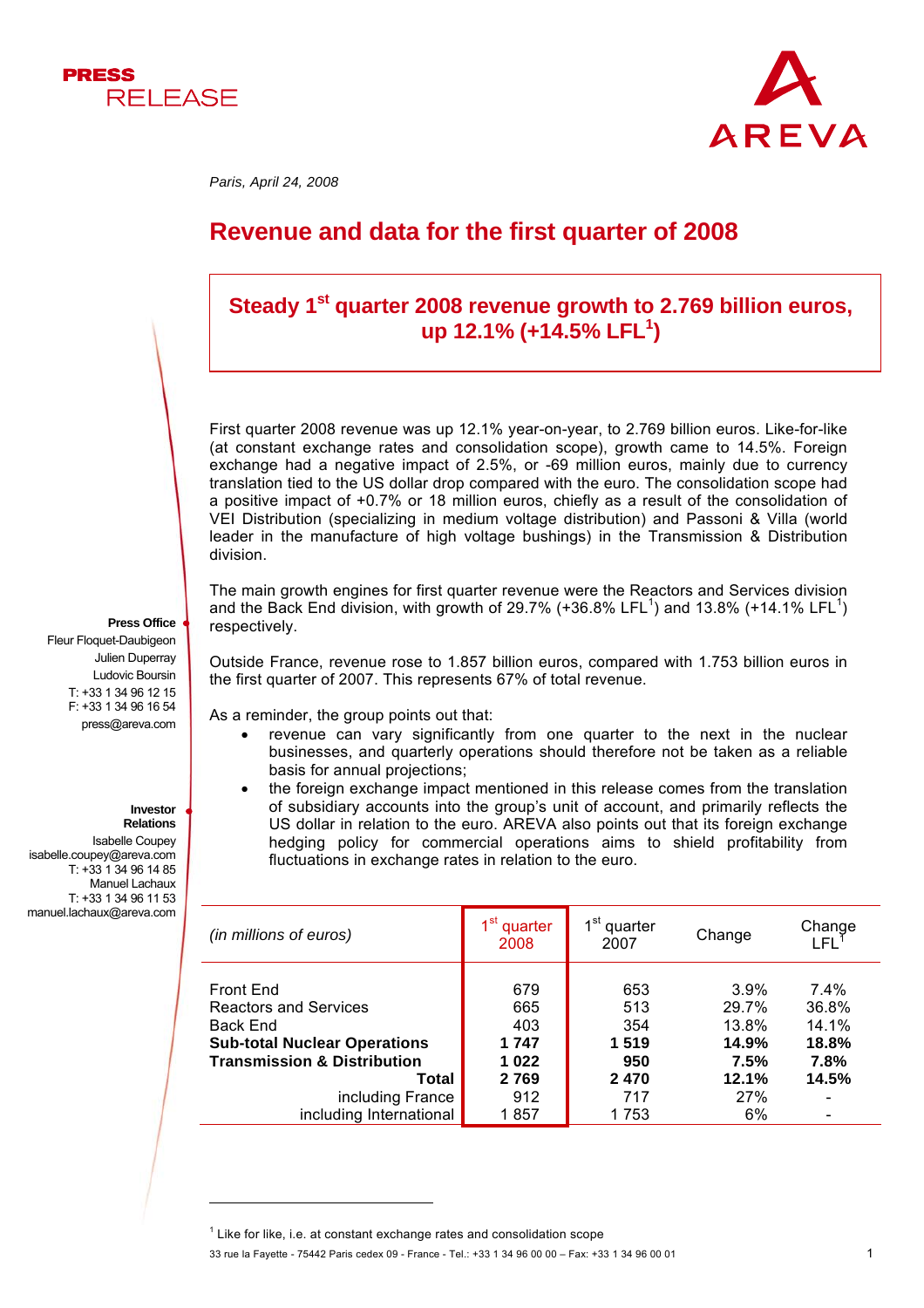

*April 24, 208 – 1st quarter 2008 financial data* 

## **1 – Comments on revenue growth by division**

#### **Front End division: continued growth**

First quarter 2008 revenue for the Front End division rose by 3.9% (+7.4% LFL<sup>1</sup>) to 679 million euros. Foreign exchange had a negative impact of 28 million euros.

Items of note were as follows:

► In *Mining*, U<sub>3</sub>O<sub>8</sub> sales rose and AREVA's average sales price was up, producing a favorable impact on sales, partially offset by the drop in trading operations.

► In *Enrichment*, the buoyant export business and rising volumes for ETC (a company jointly owned with Urenco) more than offset the drop in sales in France.

► In *Fuel*, good business volumes in France and Germany benefited sales.

#### **Reactors and Services division: major contracts ramp up and recurring business at a good level**

Revenue for the Reactors and Services division was up by 29.7% (+36.8% LFL<sup>1</sup>) to 665 million euros. Foreign exchange had a negative impact of 18 million euros.

Of particular note:

► In *Plants,* the contribution of major contracts (OL3, FA3, Taishan) and recurring business, particularly for engineering design studies;

► In *Nuclear Services*, strong business in the United States, where several steam generator replacements took place and scheduled reactor outages began earlier than in 2007.

#### **Back End division: return to better business activity**

First quarter 2008 revenue for the Back End division rose by 13.8% (+14.1% LFL<sup>1</sup>) to 403 million euros.

This increase is due in particular to:

► The return to normal production levels at La Hague and Marcoule, where business was very slow in the first quarter of 2007;

► Very good business volume in *Logistics*, particularly in storage in the United States and in transportation.

#### **Transmission & Distribution division: new orders up sharply and growth in revenue**

New orders reached a record level of 1.586 billion euros in the first quarter of 2008, an increase of 34.4%, particularly with the T&D division's return to the 400 kV market in the United Arab Emirates. The backlog stood at 5.395 billion euros as of the end of March.

First quarter 2008 revenue for the Transmission & Distribution division was up by 7.5% (+7.8% LFL<sup>1</sup>) to 1.022 billion euros. Foreign exchange had a negative impact of 23 million euros, but this was partially offset by the consolidation of Passoni & Villa and VEI Distribution, which contributed a combined total of 23 million euros in revenue.

► The *Products* and *Automation* business units had very strong sales growth, with sales up by 23.7% and 10.7% LFL<sup>1</sup> respectively, in line with new orders in the preceding months. The 18.3% drop in revenue LFL<sup>1</sup> in *Services* is due to a more selective approach to contracts, which had a very favorable impact on profitability. First quarter 2008 billings for the *Systems* business unit are in line with the phasing of projects in backlog. Nonetheless, they were down by 12.8% LFL<sup>1</sup> from the first quarter of 2007, which saw a very high level of billings.

► Geographically, revenue growth was driven mainly by Asia (+34.5%), particularly India, followed by the Near East and the Middle East (+20.5%), and Europe (+14.0%), particularly Germany.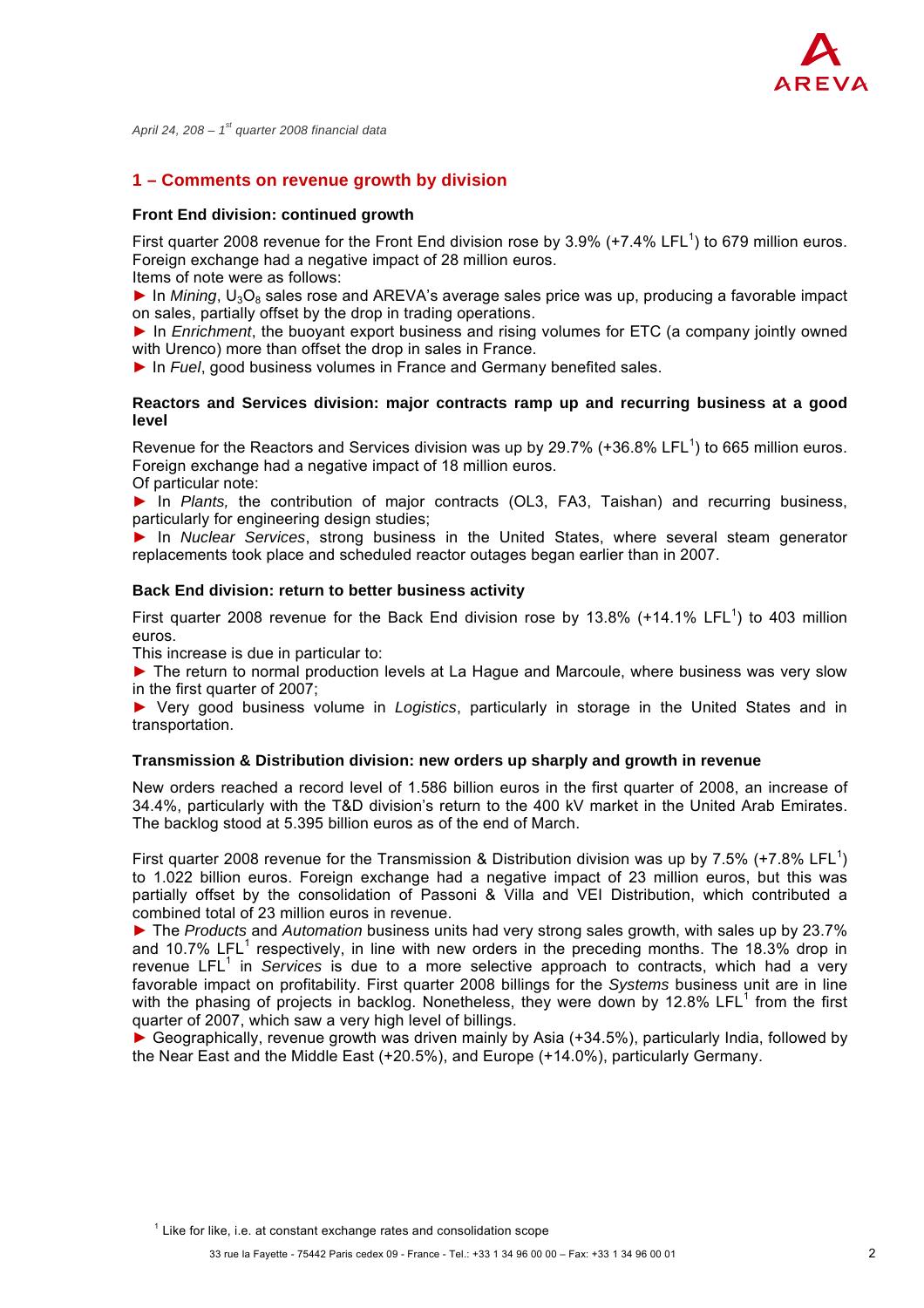

*April 24, 208 – 1st quarter 2008 financial data* 

#### **II – Information to assess the group's performance**

The group confirms its 2008 objectives for strong growth in backlog and revenue, an increase in operating income, and continuation of the capital spending program.

First quarter 2008 financial performance was largely the result of the following factors:

- Buoyant business in *Fuel, Services* and *Recycling* in Nuclear operations and in *Products* in Transmission & Distribution had a positive impact on operating income for the first quarter.
- At the OL3 project in Finland, construction of the main buildings is progressing and construction of all auxiliary buildings has begun. For the primary components, final assembly of the first steam generator should start in early summer 2008 at AREVA's Chalon plant; meanwhile, the internal tubing of the fourth and last steam generator is in progress.
- Heavy component manufacturing for the FA3 in France (steam generators and reactor vessel) is being carried out according to schedule. The first equipment deliveries have been made to the site.
- In China, customer CGNPC is continuing to prepare the construction site for the EPRs; engineering design studies have begun.
- Construction of the new Georges Besse II centrifuge enrichment plant (GBII) is proceeding according to plan. AREVA met a key milestone when the keys to the Centrifuge Assembly Building were turned over to ETC, a subsidiary of AREVA and Urenco.

The capital spending program proceeded according to plan in the first quarter.

Meanwhile, the group continued to build up its workforce, with more than 3,000 new hires in the first quarter of 2008, confirming the average 2008 hiring rate of 1,000 new employees per month as of that date. The group's workforce exceeded 68,000 employees as of March 31, 2008.

### **III – Important operations and events during the period**

- ► In terms of business strategy, several significant events occurred during the quarter:
	- AREVA signed a partnership agreement with Technip as part of a joint venture enabling it to strengthen operations in engineering and the management of large industrial projects, particularly in mining.
	- On January 31, 2008, the AREVA-led consortium including Alstom, Aveng, Bouygues and EDF submitted a proposal for two EPRs to South African electricity utility Eskom.
	- The UK government invited interested utilities to participate in the nuclear revival in the United Kingdom. AREVA's EPR was chosen by EDF and is supported by 10 other utilities. AREVA crossed another threshold in the process following the publication by UK regulatory authorities of their findings on the Generic Design Assessment of the EPR. AREVA also plans to lend active support to the nuclear revival in the back end of the cycle.
	- The US Nuclear Regulatory Commission (NRC) accepted, without limitation, the US EPR Standard Design Certification Application submitted by AREVA. This key milestone marks the beginning of the detailed review process. The review is expected to last until 2010-2011. In the back end of the cycle, budget proposals for the Global Nuclear Energy Partnership (GNEP), a program to promote the closed cycle in the United States of which AREVA is a member (as the head of the International Nuclear Recycling Alliance, INRA), call for an increase in allocations, confirming the United States' interest in used nuclear fuel recycling.
	- Total, Suez and AREVA signed a partnership agreement to propose an EPR project to authorities in the United Arab Emirates. This announcement follows the signature of an agreement on civilian nuclear power between France and the UAE.